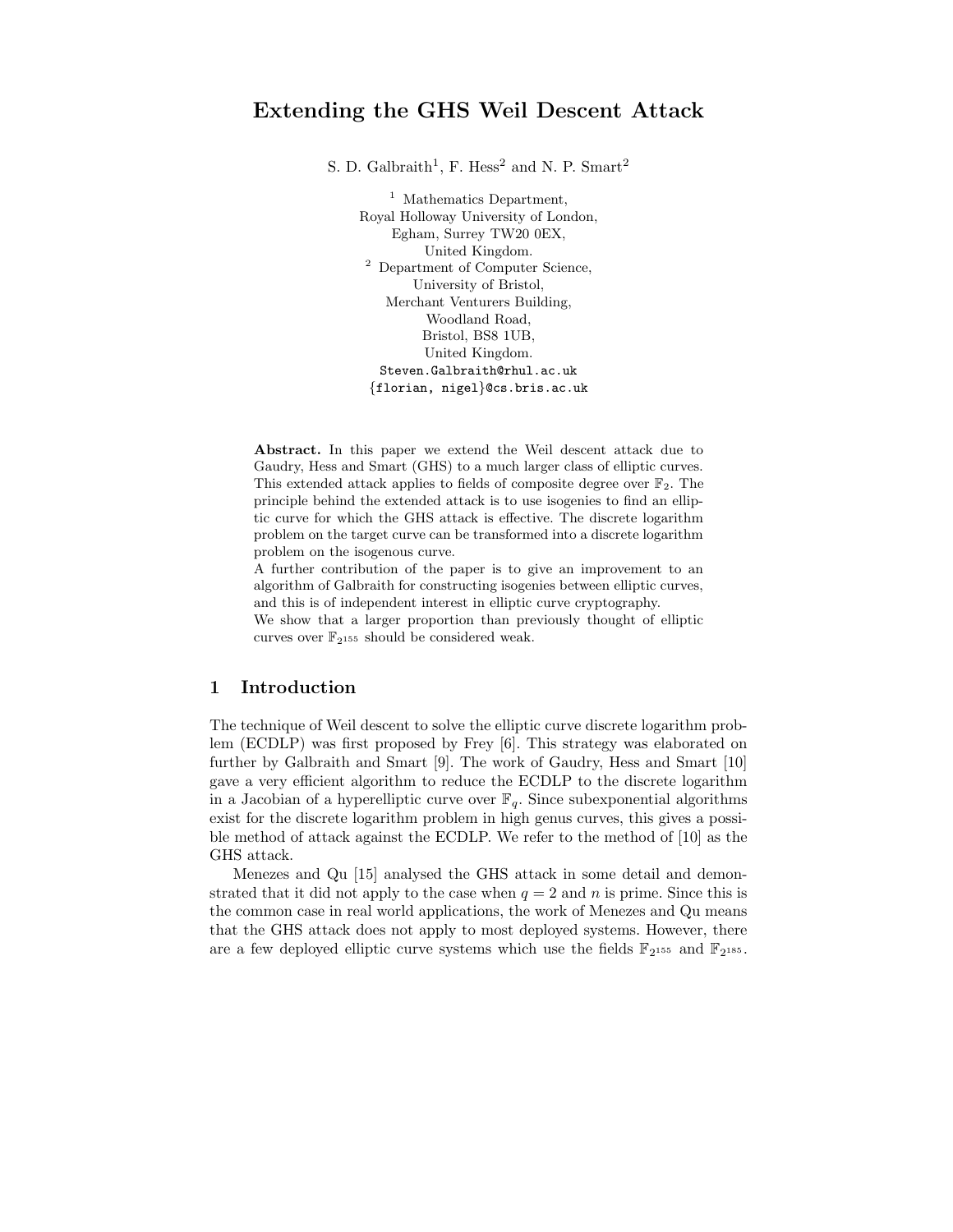Hence there is considerable interest as to whether the GHS attack makes all curves over these fields vulnerable. In [18] Smart examined the GHS attack for elliptic curves with respect to the field extension  $\mathbb{F}_{2^{155}}/\mathbb{F}_{2^{31}}$  and concluded that such a technique was unlikely to work for any curve defined over  $\mathbb{F}_{2^{155}}$ .

Jacobson, Menezes and Stein [11] also examined the field  $\mathbb{F}_{2^{155}}$ , this time using the GHS attack down to the subfield  $\mathbb{F}_{2^5}$ . They concluded that such a strategy could be used in practice to attack around 2 <sup>33</sup> isomorphism classes of elliptic curves defined over  $\mathbb{F}_{2^{155}}$ . Since there are about  $2^{156}$  isomorphism classes of elliptic curves defined over  $\mathbb{F}_{2^{155}}$ , the probability of finding one where the GHS attack is applicable is negligible.

In this paper we extend the GHS attack to a much larger number of elliptic curves over certain composite fields of even characteristic.

The main principle behind the paper is the following. Let  $E_1$  be an elliptic curve over a finite field  $\mathbb{F}_{q^n}$  and suppose that the GHS attack transforms the discrete logarithm problem in  $E(\mathbb{F}_{q^n})$  into one on a curve of genus g over  $\mathbb{F}_q$ . Now let  $E_2$  be an elliptic curve over  $\mathbb{F}_{q^n}$  which is isogenous to  $E_1$  (i.e.,  $\#E_1(\mathbb{F}_{q^n}) =$  $\#E_2(\mathbb{F}_{q^n})$ . The GHS method is not usually invariant under isogeny, so the genus which arises from the GHS attack on  $E_2$  can be different to the one for  $E_1$ . There are two ways this property might be exploited:

- To solve a discrete logarithm problem on an elliptic curve  $E_1$  over  $\mathbb{F}_{q^n}$  for which the GHS attack is not effective, one could try to find an isogenous curve  $E_2$  for which the GHS attack is effective.
- It is often possible to construct a 'weak' elliptic curve  $E_2$  over  $\mathbb{F}_{q^n}$  for which the GHS attack is particularly successful (this is essentially what was done by [11]). One might 'hide' such a curve by taking an isogeny to a curve  $E_1$ for which the GHS attack is not effective. Knowledge of the 'trapdoor' (i.e., the isogeny) would enable one to solve the discrete logarithm. This approach might have both malicious and beneficial applications.

We achieve the first point as follows. Given an elliptic curve  $E_1$  over  $\mathbb{F}_{q^n}$ with  $N = \#E_1(\mathbb{F}_{q^n})$  the strategy is to search over all elliptic curves which are vulnerable to the GHS attack (using the method of Section 4) until one is found which has  $N$  points (this is checked by 'exponentiating' a random point). Once such an 'easy' curve is found one can construct an isogeny explicitly using the method of Section 3, which is an improved version of the algorithm of Galbraith [8].

This process extends the power of the GHS attack considerably. For instance, with  $K = \mathbb{F}_{2^{155}}$  and  $k = \mathbb{F}_{2^5}$ , Jacobson, Menezes and Stein [11] found that there are only 2 <sup>33</sup> curves for which the GHS attack is feasible. Using our techniques the number of isomorphism classes of curves which are vulnerable to attack is increased to around  $2^{104}$ . This is a significant breakthrough in the power of the GHS attack.

Regarding the second point, we show that it is possible in principle to construct a trapdoor discrete logarithm problem using this approach. But such systems would not be practical.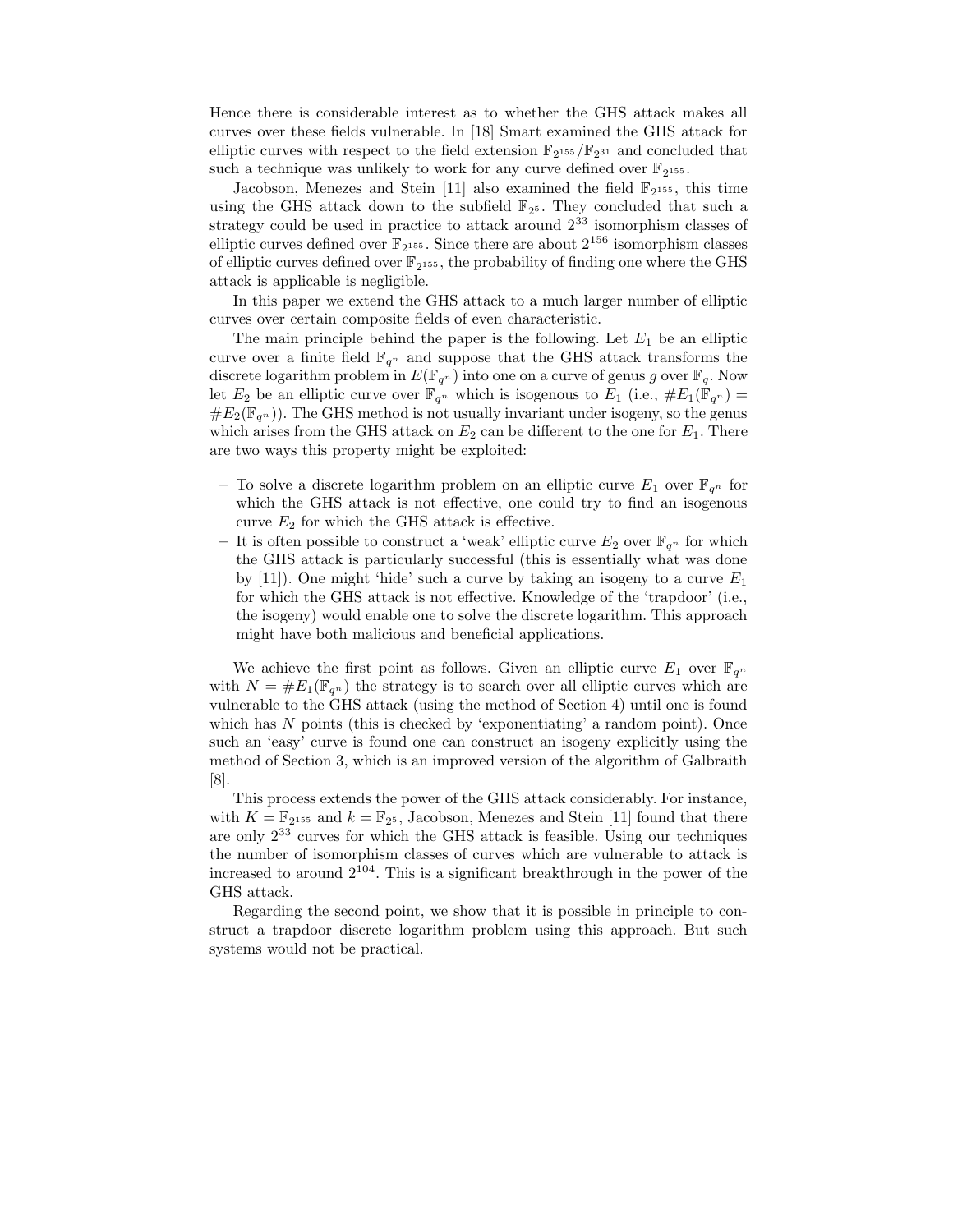As an aside, we note that the methods of this paper give a way to unify the treatment of subfield curves (sometimes called Koblitz curves) with the general case. Given an elliptic curve  $E_1$  defined over  $\mathbb{F}_q$  then special techniques are required to perform Weil descent with respect to  $\mathbb{F}_{q^n}/\mathbb{F}_q$ . By taking an isogeny  $\phi: E_1 \to E_2$  such that  $E_2$  is defined over  $\mathbb{F}_{q^n}$  one can use the GHS method. However, we emphasise that subfield curves are only used when the extension degree  $n$  is a large prime, and Weil descent is not successful in this case.

We only describe the extended GHS strategy in the case of fields of characteristic two, though the principles can of course be easily adapted to the general case. We stress that, in the case of characteristic two, our results only apply to extension fields of composite degree.

The remainder of the paper is organised as follows. In Section 2 we explain the GHS attack and the analysis of Menezes and Qu. In Section 3 we discuss the method of Galbraith for finding isogenies between elliptic curves, in addition we sketch a new version of Galbraith's algorithm which requires much less memory. In Section 4 we describe how to obtain an explicit list of isomorphism classes of elliptic curves for which the GHS attack can be successfully applied. In Section 5 we examine the implications of using isogenies to extend the GHS attack.

### 2 The GHS Attack

Let us first set up some notation. Throughout this paper we let  $E$  denote an elliptic curve over the field  $K = \mathbb{F}_{q^n}$  where  $q = 2^r$ . Let k denote the subfield  $\mathbb{F}_q$ . To simplify the discussion, and since those cases are the most important, we always assume that  $r$  and  $n$  are odd. We also assume that  $n$  is a prime. We stress that it is easy to obtain analogous results in the more general case.

Define  $\sigma: K \to K$  to be the q-power Frobenius automorphism, and let  $\pi: K \to K$  denote the absolute Frobenius automorphism  $\pi: \alpha \to \alpha^2$ . Therefore,  $\sigma = \pi^r$ .

The elliptic curve discrete logarithm problem (ECDLP) is the following: given  $P \in E(K)$  and  $Q \in \langle P \rangle$  find an integer  $\lambda$  such that  $Q = [\lambda]P$ . The apparent intractability of the ECDLP forms the basis for the security of cryptographic schemes based on elliptic curves.

Let  $l$  denote the order of the point  $P$ . To avoid various well known attacks, namely those described in [16], [17], [14] and [7], one chooses the curve such that l is a prime of size  $l \approx q^n$ . One also ensures that l does not divide  $q^{ni} - 1$ , for all "small" values of i.

The GHS attack is as follows. One takes an elliptic curve defined, as above, over  $\mathbb{F}_{q^n}$ , with a large subgroup of prime order l. We assume the curve is given by an equation of the form

$$
E: Y^2 + XY = X^3 + aX^2 + b \text{ where } a \in \{0, 1\}, b \in K.
$$

We may assume that  $a \in \{0,1\}$  since r and n are odd. Then one constructs the Weil restriction of scalars  $W_{E/k}$  of E over k, this is an n-dimensional abelian variety over k. The variety  $W_{E/k}$  is then intersected with  $n-1$  carefully chosen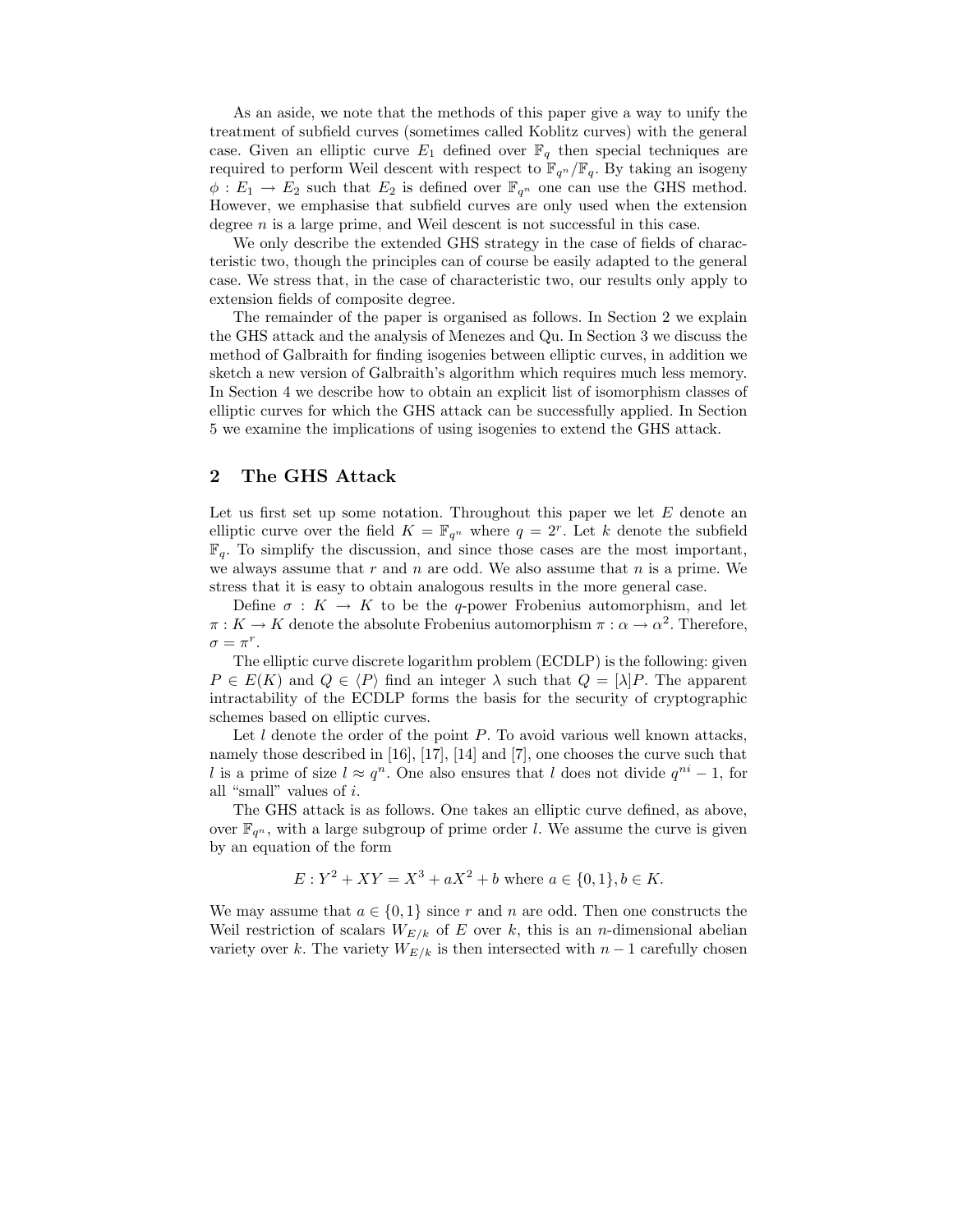hyperplanes so as to obtain a hyperelliptic curve C over the field k. Let q denote the genus of C.

In addition, the GHS attack gives an explicit and efficient group homomorphism from  $E(K)$  to the Jacobian  $J<sub>C</sub>(k)$  of the curve C. Assuming some mild conditions,  $J<sub>C</sub>(k)$  will contain a subgroup of order l and the image of the subgroup of order l in  $E(K)$  will be a non-trivial subgroup of order l in  $J_C(k)$ .

The genus of C is equal to either  $2^{m-1}$  or  $2^{m-1} - 1$ , where m is determined as follows.

**Theorem 1** ([10]). Let  $b_i = \sigma^i(b)$ , then m is given by

$$
m = m(b) = \dim_{\mathbb{F}_2} \left( \text{Span}_{\mathbb{F}_2} \left\{ (1, b_0^{1/2}), \dots, (1, b_{n-1}^{1/2}) \right\} \right).
$$

In particular we have  $1 \leq m \leq n$ . If m is too small then the size of  $J_C(k)$ , which is  $\approx q^g$ , will be too small to contain a subgroup of size l. If m is too large then, although we can translate discrete logarithm problems to the hyperelliptic setting, this does not help us to solve the original ECDLP in practice.

Menezes and Qu proved the following theorem which characterises the smallest value of  $m > 1$  and the elliptic curves which give rise to such m.

Theorem 2 ([15]). Keeping the notation as above, and considering the GHS technique for Weil restriction of E from K down to k. Suppose n is an odd prime. Let t denote the multiplicative order of two modulo n and let  $s = (n-1)/t$ . Then

1. The polynomial  $x^n - 1$  factors over  $\mathbb{F}_2$  as  $(x - 1)f_1f_2 \cdots f_s$  where the  $f_i$ 's are distinct irreducible polynomials of degree t. For  $1 \leq i \leq s$  define

$$
B_i = \{b \in \mathbb{F}_{q^n} : (\sigma - 1) f_i(\sigma) b = 0\}.
$$

2. For all  $1 \leq i \leq s$  and all  $b \in B_i$  the elliptic curves

$$
Y2 + XY = X3 + b,
$$
  

$$
Y2 + XY = X3 + \alpha X2 + b
$$

have  $m(b) \leq t+1$ , where  $\alpha$  is a fixed element of K of trace one with respect to  $K/\mathbb{F}_2$  (when r and n are odd we may take  $\alpha = 1$ ).

- 3. If  $m(b) = t + 1$  then E must be one of the previous curves for some i and some  $b \in B_i$ .
- 4. The cardinality of the set  $B = \bigcup_{i=1}^{s} B_i$  is  $qs(q^t 1) + q$ .

In particular,  $m(b) = t + 1$  is the smallest attainable value of  $m(b)$  (apart from the trivial value  $m = 1$ ) using the GHS technique for Weil restriction down to  $\mathbb{F}_q$ .

Menezes and Qu use the above theorem to show that if  $n$  is a prime in the range  $160 \le n \le 600$  and  $q = 2$  then the GHS attack will be infeasible.

If we consider smaller prime values of n we see that  $n = 31$  is particularly interesting, since we obtain the particularly low value of  $t = 5$  and  $s = 6$ . Thus for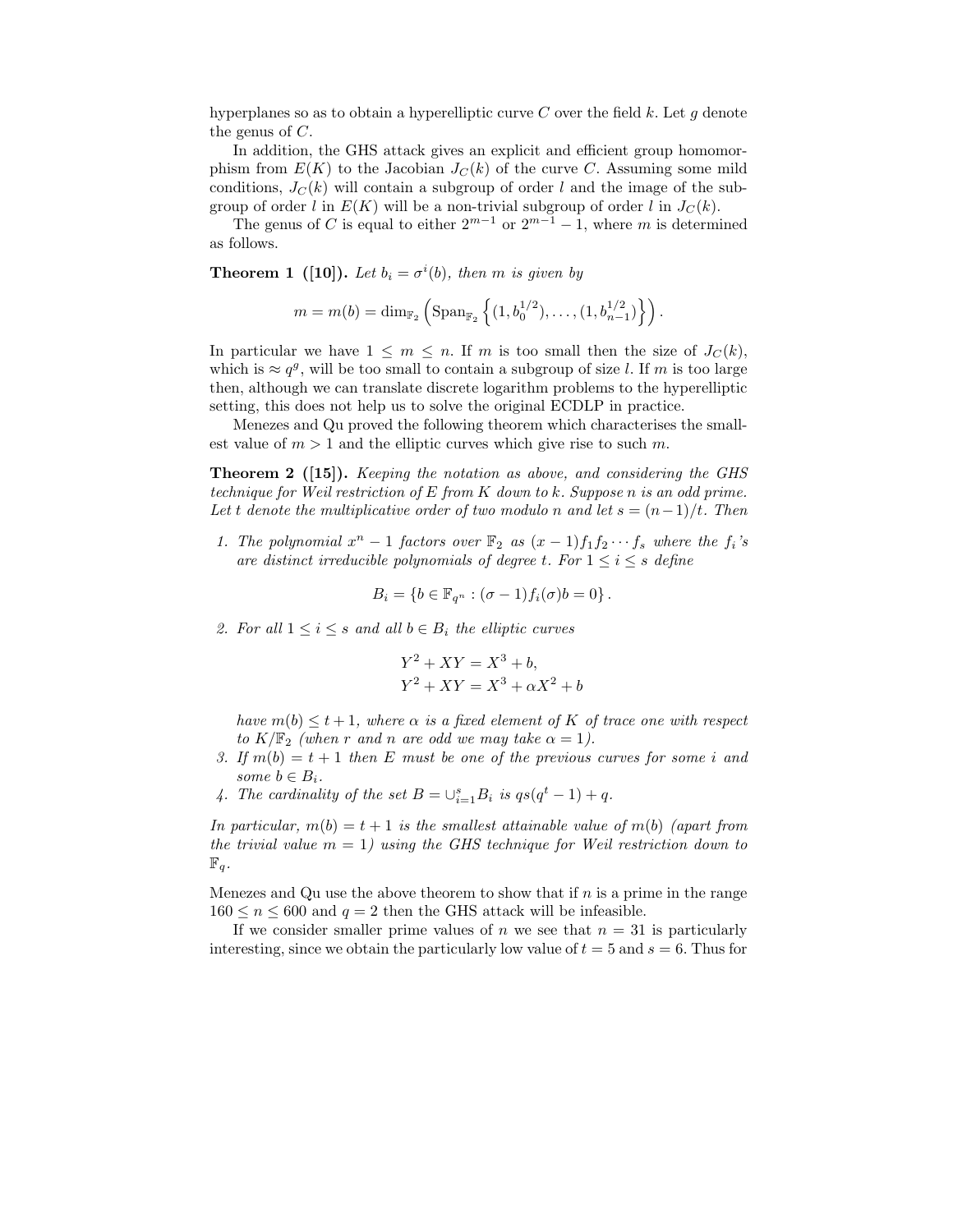the field  $\mathbb{F}_{2^{155}}$  there are around  $2^{33}$  elliptic curves whose Weil restriction down to  $\mathbb{F}_{2^5}$  contains a hyperelliptic curve of genus 31 or 32. However, the next admissible size of t is 10, which would correspond to hyperelliptic curves of genus  $2^{11}$  or  $2^{11} - 1$ . The algorithms for solving the discrete logarithm problem on curves of genus  $2^{11}$  over  $\mathbb{F}_{2^5}$  do have subexponential complexity, but the problem has grown to such a size (10000 bits) that this is not an efficient way to solve a 155 bit elliptic curve discrete logarithm problem.

We also need to take into account the Weil restriction from  $\mathbb{F}_{2^{155}}$  down to  $\mathbb{F}_{2^{31}}$ . This will always lead to values of m equal to 1 or 5, thus the most useful hyperelliptic curves have genus 15 or 16. It was shown in [18] that solving a discrete logarithm problem on a curve of genus 16 over the field  $\mathbb{F}_{2^{31}}$  is infeasible using current technology.

It would therefore appear that, for the field  $\mathbb{F}_{2^{155}}$ , by avoiding the  $\approx 2^{33}$ curves which gives rise to  $t = 5$  means one need not worry about the GHS attack. However, as we have explained in the introduction, our new results show that this argument is not true.

### 3 Constructing Isogenies

Let  $K = \mathbb{F}_{q^n}$  be a finite field. Let  $\Sigma = \sigma^n$  be the  $q^n$ -th power Frobenius. Let  $E_1$  and  $E_2$  be two non-supersingular elliptic curves over K which are isogenous over K (i.e.,  $\#E_1(K) = \#E_2(K)$ ). We wish to find an explicit representation for an isogeny

$$
\phi: E_1 \to E_2.
$$

In [8] the following result was proved.

**Theorem 3.** There is an algorithm to compute  $\phi$  which in the worst case takes  $O(q^{3n/2+\epsilon})$  operations in  $\mathbb{F}_{q^n}$  and requires at worst  $O(q^{n+\epsilon})$  space. The average case complexity is  $O(q^{n/4+\epsilon})$  operations.

Galbraith in [8] gives the algorithm only in the case of prime fields of large characteristic. However, he also discusses how to extend the algorithm to arbitrary finite fields using the techniques of Couveignes [5] and Lercier [13]. It is clear that the complexity estimates are the same for the different types of finite fields.

In this section we sketch a version of Galbraith's algorithm which has polynomial storage requirement. The technique to obtain an algorithm with reduced storage requirement is inspired by ideas of Pollard [17]. This new version has expected average case running time  $O(q^{n/4+\epsilon})$ . The sketched algorithm applies over any base field.

Let t denote the common trace of Frobenius of  $E_1$  and  $E_2$ . We have  $\Sigma^2$  −  $t\mathcal{L} + q^n = 0$ . Set  $\mathcal{L} = t^2 - 4q^n$ . The endomorphism rings  $\text{End}(E_i)$  are orders in the imaginary quadratic field  $\mathbb{Q}(\sqrt{\Delta})$ . The maximal order of  $\mathbb{Q}(\sqrt{\Delta})$  we shall denote by  $\mathcal{O}$ , and its class number by  $h_{\Delta}$ . We have  $h_{\Delta} < \sqrt{|\Delta|} \ln |\Delta|$  (see [4] Ex. 5.27). Since the Frobenius lies in  $\text{End}(E_i)$  we have  $\mathbb{Z}[\Sigma] \subseteq \text{End}(E_i) \subseteq \mathcal{O}$ .

The algorithm for finding an isogeny  $\phi : E_1 \to E_2$  consists of a number of stages.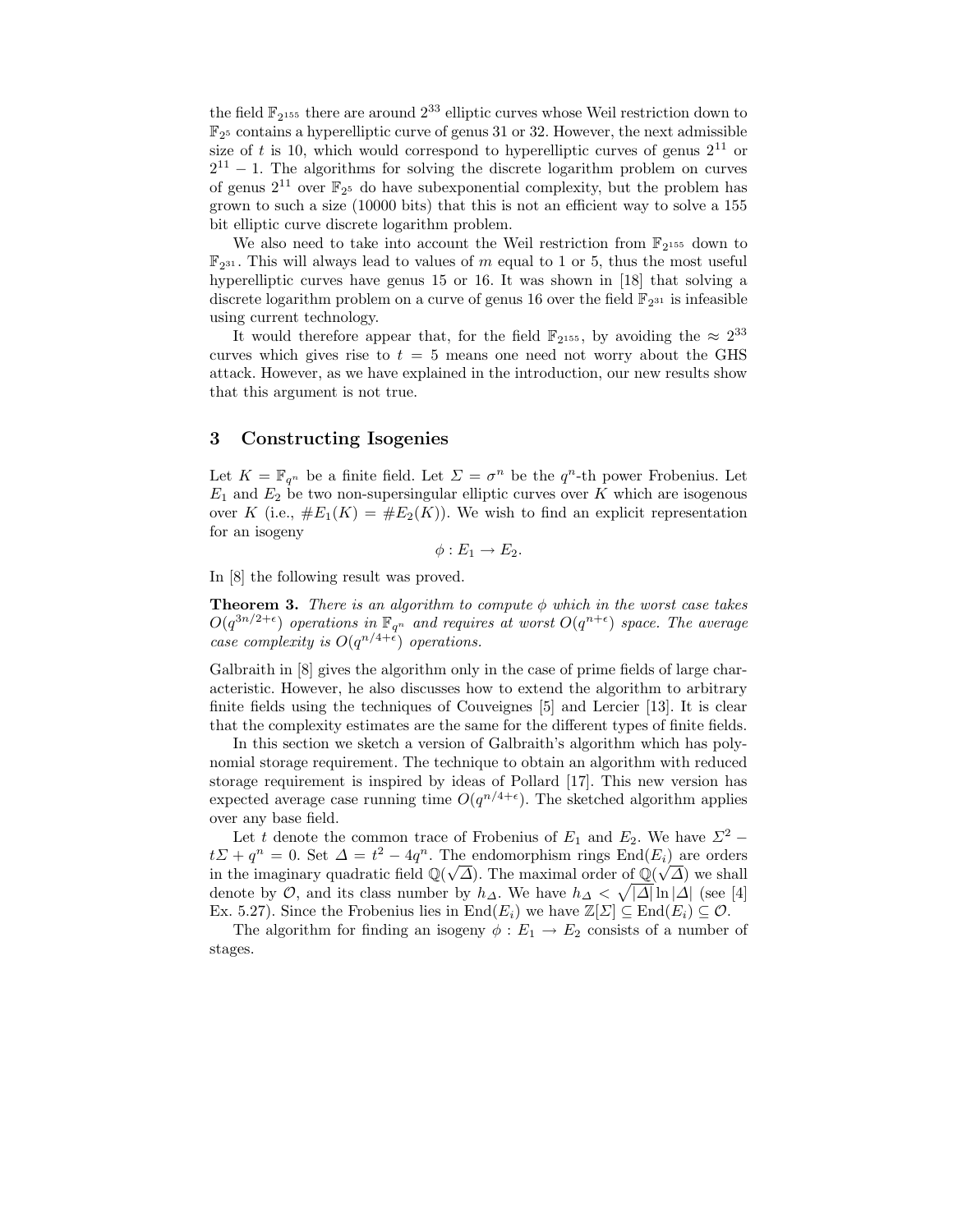- Stage 0: Reduce to finding an isogeny between two curves whose endomorphism ring is the maximal order.
- **Stage 1:** Use a random walk to determine an ideal of  $\mathcal{O}$  corresponding to an isogeny between the elliptic curves.
- Stage 2: Smooth the ideal (using ideas from index calculus algorithms for ideal class groups in quadratic fields).
- Stage 3: Extract an isogeny corresponding to the smooth ideal output by the previous stage.

In the next subsections we outline the various stages. We note that the main operations in Stages 1 and 2 can be parallelised.

In the course of our algorithm we will need to pass from isogenies to ideals and vice-versa. We shall now explain how to perform this subtask. The ideas in this section are based on subprocedures of the Schoof-Elkies-Atkin (SEA) algorithm. For an overview of this we refer to Chapter VII of [3].

Let l be a prime. An l-isogeny between two elliptic curves  $E_1$  and  $E_2$  with endomorphism ring  $\mathcal O$  corresponds to an  $\mathcal O$ -ideal l of norm l. We shall concentrate on the more complicated case where l splits in  $\mathcal{O}$ , leaving the ramified case to the reader.

Let j denote the j-invariant of an elliptic curve E over K such that  $\text{End}(E) \cong$ O. Let l denote a prime which splits in  $\mathcal{O}$  (the maximal order). The characteristic polynomial of Frobenius factorises as

$$
X^2 - tX + q^n \equiv (X - \mu)(X - \lambda) \pmod{l},
$$

where  $\mu, \lambda \in K$ . By Dedekind's Theorem the prime l splits in  $\mathcal O$  into the product of the ideals

$$
I_1 = (l, \Sigma - \mu), I_2 = (l, \Sigma - \lambda).
$$

In addition, the modular polynomial  $\Phi_l(j, X)$  has two roots in K. These roots correspond to two j-invariants  $j_1$  and  $j_2$ , and these are the j-invariants of the elliptic curves  $E_1$  and  $E_2$  that are *l*-isogenous to  $E$ .

We wish to determine the correct association between  $\{j_1, j_2\}$  and  $\{l_1, l_2\}$ . To do this we use techniques from the Elkies variant of Schoof's algorithm. Fix a j-invariant, say  $j_1$ , and determine the subgroup  $C_1$  of  $E[l]$  which lies in the kernel of the isogeny from E to  $E_1$ . We then determine whether  $\mu$  or  $\lambda$  is an eigenvalue for this isogeny by checking whether

$$
\Sigma(P) = [\mu]P \text{ or } [\lambda]P \text{ for } P \in C_1.
$$

If  $\mu$  is an eigenvalue then  $j_1$  corresponds to  $\mathfrak{l}_1$  and  $j_2$  corresponds to  $\mathfrak{l}_2$ , otherwise the correspondence is the opposite.

Using the above techniques one can also solve the following inverse problem. Given j and a prime ideal  $I_1$ , determine the j-invariant of the isogenous curve corresponding to the isogeny determined by  $\mathfrak{l}_1$ .

In either direction the method requires operations on polynomials of degree  $O(l)$ . Hence, the total complexity will be  $O((\log q^n)l^2)$  field operations, since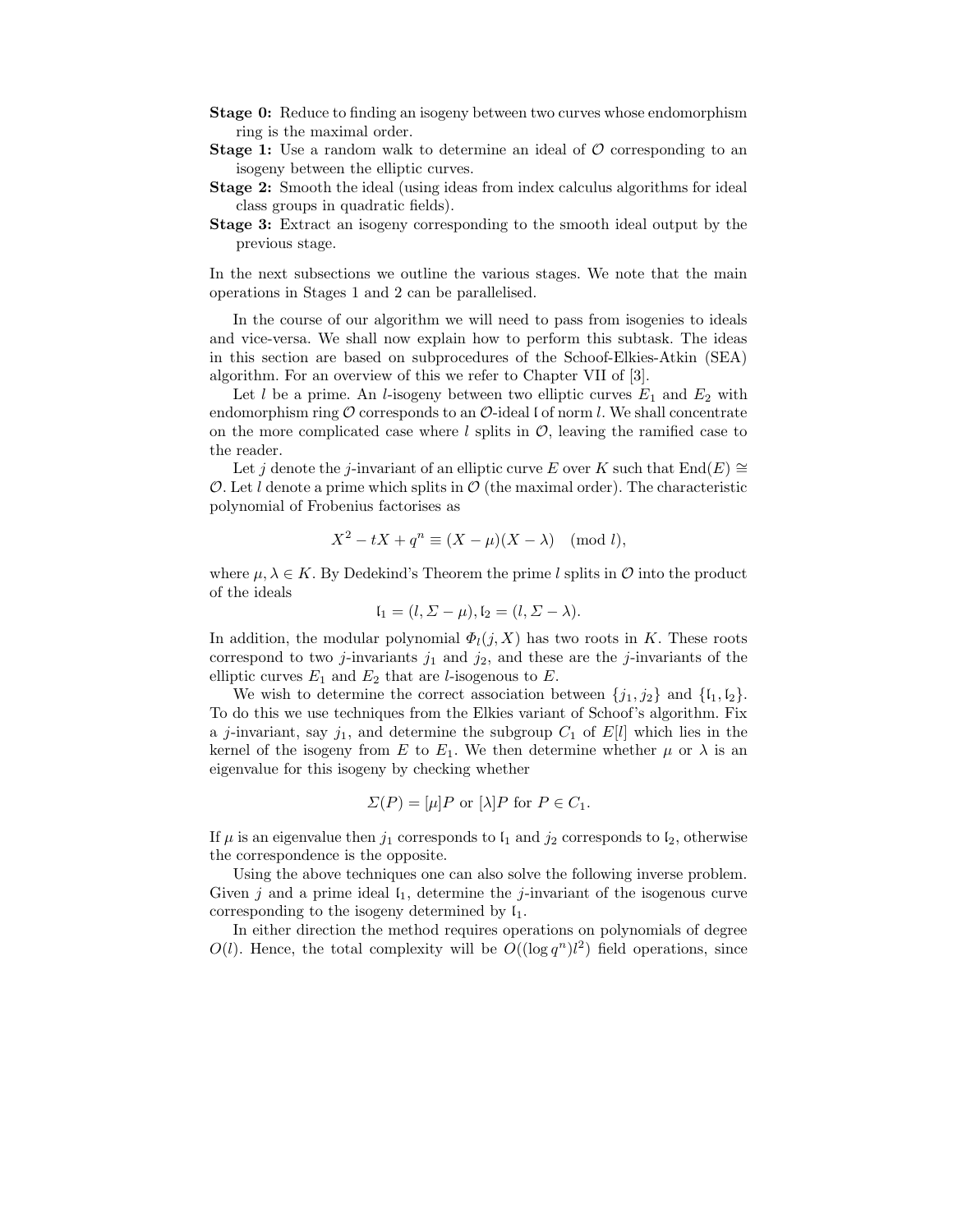the main bottleneck is computing  $x^{q^n}$  modulo the a polynomial in x of degree  $(l-1)/2$ .

#### Stage 0:

Using Kohel's algorithm [12] we find, for each i, a chain of isogenies from  $E_i$ to an elliptic curve  $E'_i$  whose endomorphism ring is the maximal order  $\mathcal{O}$ .

This is the part of the procedure which gives us the worst case running time. Let c be the largest integer such that  $c^2$  | $\Delta$  and  $\Delta/c^2 \equiv 0, 1 \pmod{4}$ . If c contains a large prime factor then this stage will not be efficient. This will lead to a large worst case complexity for our algorithm. However, on average c turns out to be both small and smooth, and so this stage is particularly simple. In fact if  $c = 1$  (i.e., the order  $\mathbb{Z}[\Sigma]$  is the maximal order) then **Stage 0** can be eliminated completely.

By abuse of notation for the rest of the description we shall set  $E_i = E'_i$  and  $j_i = j(E_i).$ 

#### Stage 1:

We define a random walk on the j-invariants of elliptic curves. More specifically, we will consider pairs of the form  $(j, \mathfrak{a})$ , where j is the j-invariant of some elliptic curve and  $\mathfrak a$  is an element of the ideal class group of  $\mathcal O$ . The random walk only depends on the value of  $i$ .

The steps of the random walk will be *l*-isogenies for primes *l* in a set  $\mathcal F$  of small primes. The set  $\mathcal F$  must satisfy two important properties. First, the primes l corresponding to the primes  $l \in \mathcal{F}$  should generate the ideal class group of  $\mathcal{O}$ (otherwise it may not be possible to get a collision). Second, there should be enough primes in  $\mathcal F$  that the walk "looks random". The set  $\mathcal F$  is chosen as the set of primes which split in  $\mathcal{O}$  (some ramified primes can also be used) which are less than some bound L. In theory we should take  $L = 6(\log \Delta)^2$ . In practice, the set  $\mathcal F$  can be taken to be rather small; it is usually enough that  $\mathcal F$  contain about 16 distinct split primes.

We require a function

$$
f: K \to \mathcal{F} \times \{0, 1\}
$$

which should be deterministic but have a distribution close to uniform. The function f will be used to define the random walk. We usually construct this function using bits in the representation of the element of  $K$ .

Recall we have two *j*-invariants  $j_1$  and  $j_2$  of two isogenous elliptic curves and we wish to determine the isogeny between them, using as small amount of memory as possible. For this we use the ideas of Pollard.

We define a step of our random walk given a *j*-invariant  $j_k^{(i)}$  $\binom{v}{k}$  as follows: First compute  $(l,b) = f(j_k^{(i)})$  $\binom{i}{k}$ . Then factor  $\Phi_l(j_k^{(i)})$  $\binom{v}{k}$ , X) to obtain one or two new jinvariants. Using the bit b select one of the j-invariants in a deterministic manner and call it  $j_k^{(i+1)}$  $\binom{n+1}{k}$ . Use the technique from earlier to determine the prime ideal l corresponding to the isogeny from  $j_k^{(i)}$  $_{k}^{(i)}$  to  $j_{k}^{(i+1)}$  $\binom{(i+1)}{k}$ . Finally, update the original pair  $(j_k^{(i)}$  $\mathfrak{a}_k^{(i)},\mathfrak{a}_k^{(i)}$  $\binom{i}{k}$  to  $(j_k^{(i+1)}$  $\binom{i+1}{k}, \mathfrak{a}_k^{(i+1)}$  $\binom{k+1}{k}$  where

$$
\mathfrak{a}_k^{(i+1)} = \text{Reduce}\left(\mathfrak{a}_k^{(i)} \cdot \mathfrak{l}\right).
$$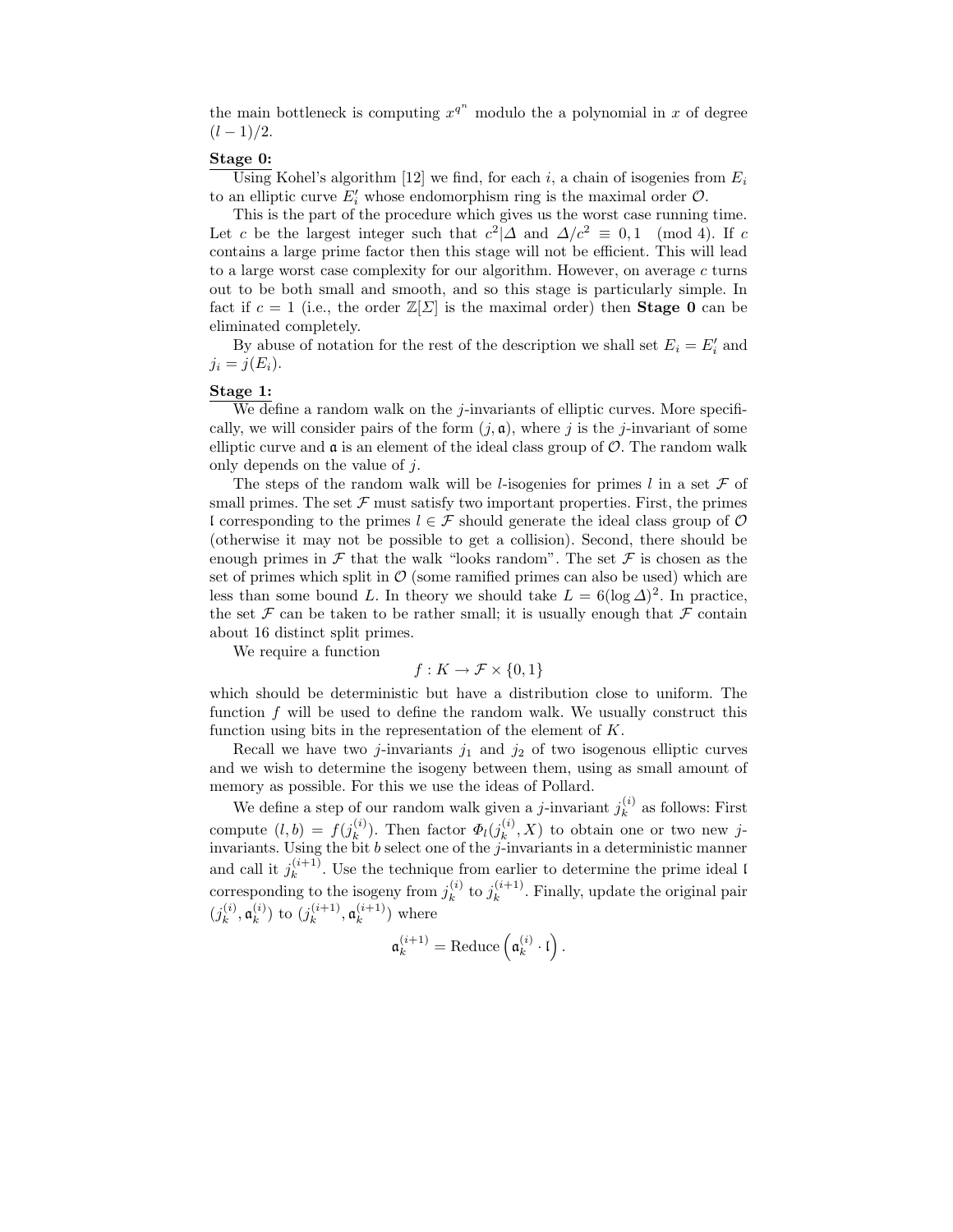A simplified presentation of the algorithm is as follows. We take a random walk of  $T = O(\sqrt{h_{\Delta}}) = O(q^{n/4})$  steps, starting with the initial value  $(j_1^{(0)} =$  $j_1, \mathfrak{a}_1^{(0)} = (1)$ ). Only the final position  $(j_1^{(T)}, \mathfrak{a}_1^{(T)})$  is stored. Then start a second random walk from the initial value  $(j_2^{(0)} = j_2, \mathfrak{a}_2^{(0)} = (1))$ . Eventually, after an expected  $T$  steps, we will find a value of  $S$  such that

$$
j_1^{(T)} = j_2^{(S)}.
$$

If such a collision is not found then the initial  $j$ -invariants may be 'randomised', by taking known isogenies and computing the corresponding j-invariants.

In practice one uses a set of distinguished *j*-invariants and has many processors running in parallel (starting on differently randomised j-invariants).

Once a collision is found we know that the isogeny from  $j_1$  to  $j_2$  is represented by the ideal

$$
\mathfrak{a} = \mathfrak{a}_1^{(T)}/\mathfrak{a}_2^{(S)}.
$$

It is possible to construct a chain of isogenies from  $E_1$  to  $E_2$  by following the paths in the random walk, but this is much longer than necessary. Instead, as we will show in the discussion of **Stage 2**, one can obtain an isogeny which can be easily represented in a short and compact format.

To analyse the complexity of Stage 1 we notice that since the random walk is on a set of size  $h_{\Delta}$  then we expect a collision to occur after  $\sqrt{\pi h_{\Delta}/2}$  steps, by the birthday paradox. In the unlikely event that a collision does not occur after this many steps, we start again with related initial  $j$ -invariants, or repeat the process using a different function  $f$ . Since each step of the walk requires at most  $O((\log q^n)L^2)$  field operations we obtain a final complexity for **Stage 1** of

$$
O((\log q^n)L^2\sqrt{h_{\Delta}}) = O\left((\log q^n)^6 q^{n/4}\right) = O(q^{n/4+\epsilon}).
$$

#### Stage 2:

Now we have two *j*-invariants  $j_1$  and  $j_2$  and an ideal **a** representing an isogeny between  $j_1$  and  $j_2$ . We can assume that  $\mathfrak a$  is a reduced ideal. In this stage we will replace  $\alpha$  by a smooth ideal. Of course, the ideal  $\alpha$  was originally constructed as a smooth product of ideals, but this representation has enormous (exponential) length. Hence we desire a representation which is more suitable for computation. This is accomplished using techniques from index calculus algorithms for imaginary quadratic fields.

We choose a factor base  $\mathcal{F}'$  as a set of prime ideals of  $\mathcal O$  which are split or ramified in  $\mathcal O$  and of size less than some bound  $L'$ , which should be chosen to optimise the performance (which depends on smoothness probabilities).

We repeatedly compute the following reduced (this can be distributed) ideal

$$
\mathfrak{b} = \text{Reduce}\left(\mathfrak{a} \prod_{\mathfrak{l}_i \in \mathcal{F}'} \mathfrak{l}_i^{a_i}\right),
$$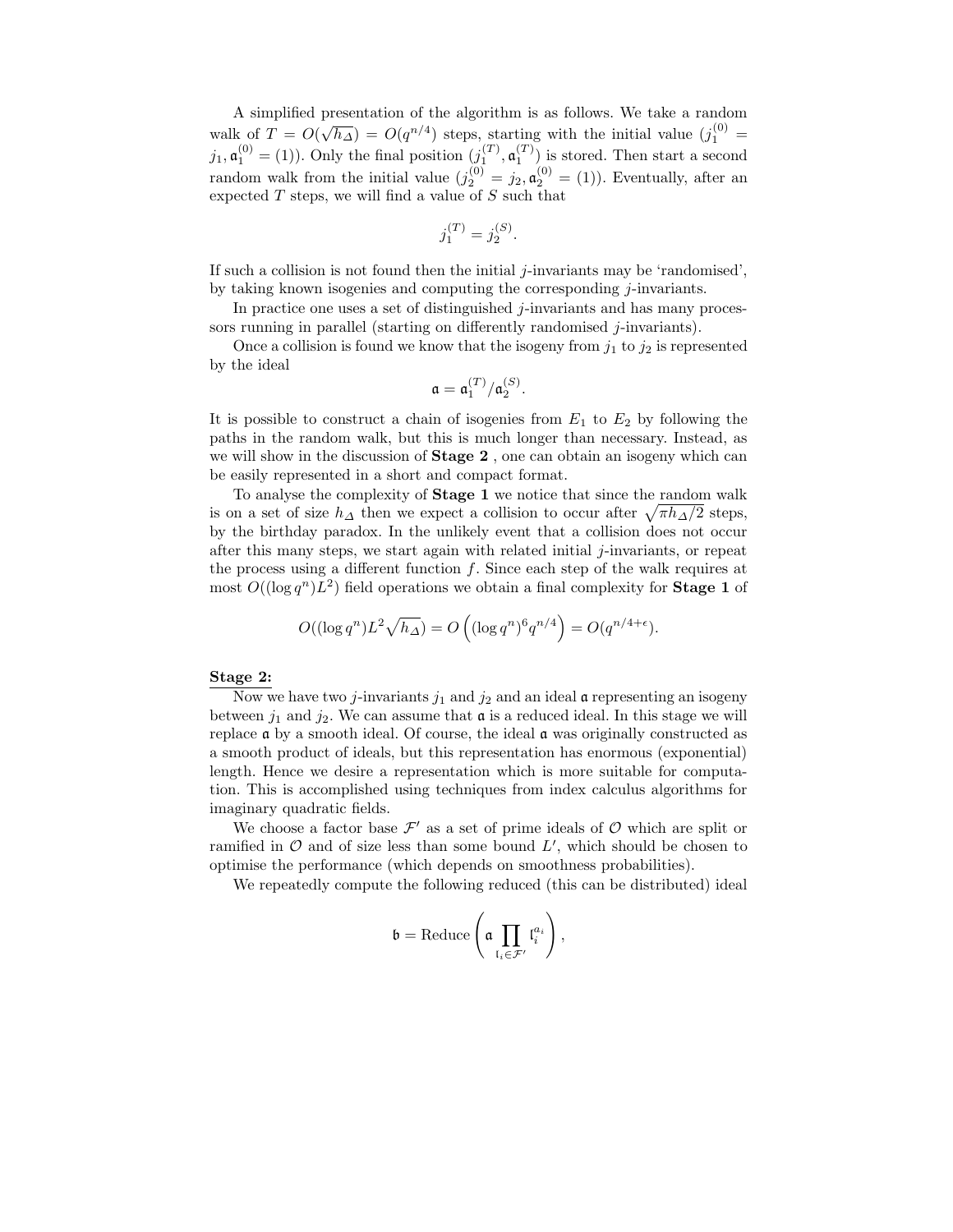where the integers  $a_i$  are chosen randomly, until the ideal  $\mathfrak b$  factorises over the factor base  $\mathcal{F}'$  as

$$
\mathfrak{b}=\prod_{\mathfrak{l}_i\in\mathcal{F}'}\mathfrak{l}_i^{b_i}.
$$

We then have

$$
\mathfrak{a} \equiv \prod_{i_i \in \mathcal{F}'} l_i^{b_i - a_i}.
$$
 (1)

The size of the  $b_i$ 's are bounded since the ideal  $\mathfrak b$  is reduced. We choose  $L'$  (see below) so that we heuristically expect to require at most  $q^{n/4}$  choices of the  $a_i$ before we obtain a value of b which is sufficiently smooth. Hence, if we assume  $|a_i| \leq t$  then we will require

$$
t^{\#\mathcal{F}'} \ge q^{n/4}.
$$

In other words the value of t can be taken to be of polynomial size in  $n \log(q)$ . Hence, we require polynomial storage to hold the isogeny as a smooth ideal.

To estimate the running time we need to examine the probability of obtaining a smooth number. We are essentially testing whether an integer of size  $\sqrt{\Delta}$ , i.e. the norm of a reduced ideal, factors over a factor base of integers less than  $L'$ . There is an optimal choice for  $L'$ , but to obtain our result it is enough to take  $L' = (\log(q^n))^2$ . Standard estimates give an asymptotic smoothness probability of approximately  $u^{-u}$  where  $u = \log(\Delta)/\log(L)$ . In our case the probability is

$$
u^{-u}\approx q^{n(-1+c/(\log\log q))/4}
$$

for some constant c. Therefore the complexity of **Stage 2** is  $q^{n/4+\epsilon}$ .

For real life applications (since we need to use the modular polynomials of degree less than  $L'$ ) we actually select  $L' = 1000$ . The probability is of finding a factorisation of this form is  $\Psi(x, 1000)/x$  where  $\Psi(N, b)$  is the number of bsmooth integers less than N.

For completeness we give the following table on approximate values of

$$
\Psi(x, 1000)
$$

for values of  $x$  of interest in our situation. These values have been computed by Dan Bernstein [2].

|           | $\approx$ | $\approx$                                                  |
|-----------|-----------|------------------------------------------------------------|
|           |           | $x = q^{n/2} \log_2 \Psi(x, 1000) \log_2(\Psi(x, 1000)/x)$ |
| $2^{50}$  | 39        | $-11$                                                      |
| $2^{60}$  | 45        | $-15$                                                      |
| $2^{70}$  | 51        | $-19$                                                      |
| $2^{80}$  | 56        | $-24$                                                      |
| $2^{90}$  | 61        | $-29$                                                      |
| $2^{100}$ | 66        | $-34$                                                      |
| $2^{110}$ | 71        | $-39$                                                      |
| $2^{120}$ | 75        | $-45$                                                      |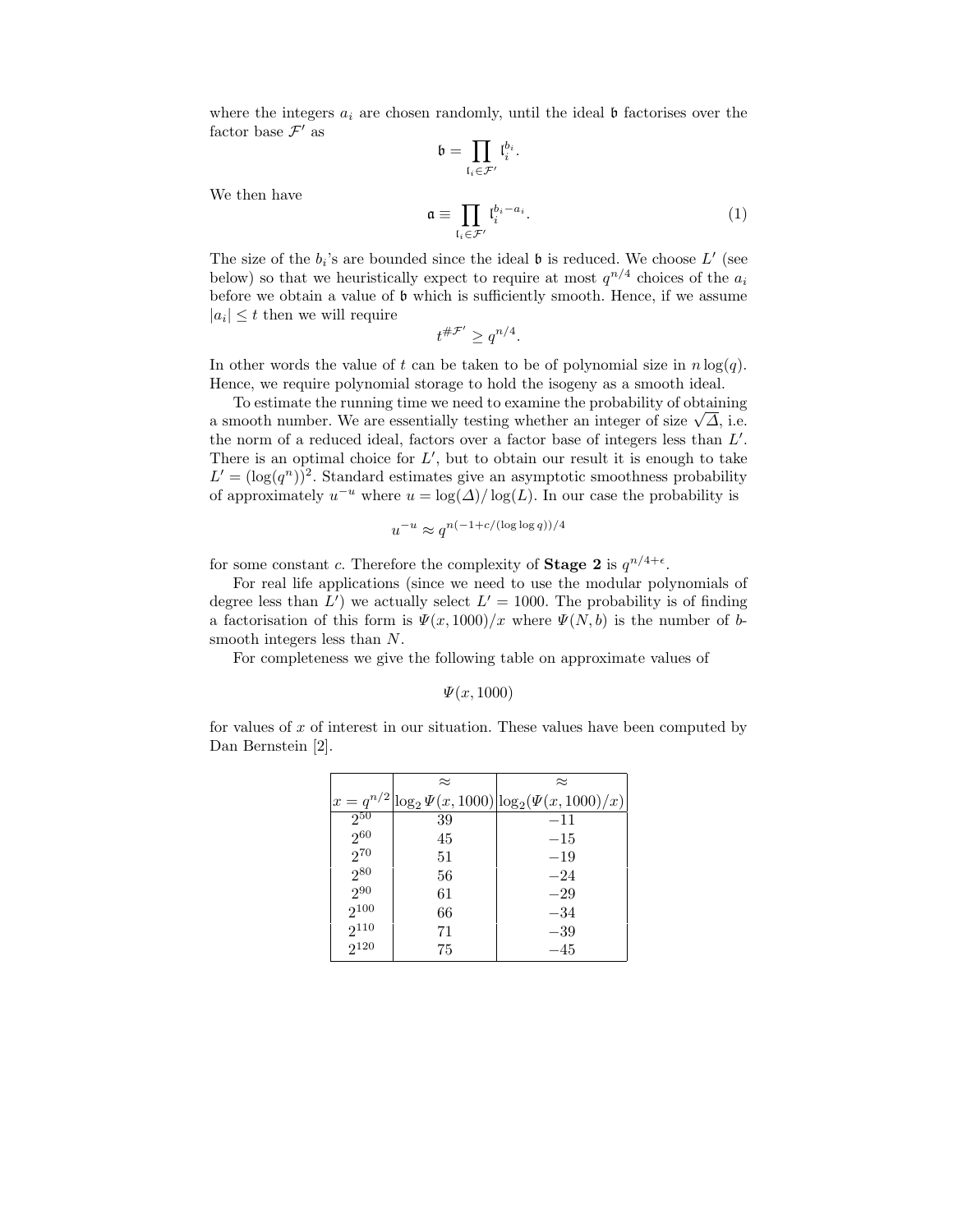For the typical case, we must factor an integer of size  $2^{80}$  over a factor base of primes less than 1000. From the table we find the probability of success is  $2^{-24}$ , which gives a total complexity less than  $q^{n/4} = 2^{160/4} = 2^{40}$ . Similarly, from the table we see that for all values of n in the range  $100 \le n \le 240$ , **Stage** 2 of our algorithm will run in time  $O(q^{n/4+\epsilon})$ .

#### Stage 3:

Finally we can write down the isogeny between  $E_1$  and  $E_2$ . This is done by taking each prime ideal in equation (1) and applying the method previously given to determine the associated j-invariant. We comment that negative powers of a prime I correspond to positive powers of the complex conjugate ideal  $\overline{l}$ . The actual isogeny is determined by Vélu's formulae [19].

Chaining these isogenies together we obtain the desired map from  $E_1$  to  $E_2$ . In practice we do not actually write down the isogeny but simply evaluate the isogeny on the points of interest.

The ideal b in **Stage 2** will have norm at most  $O(\sqrt{\Delta})$ . The smooth representation of the ideal equivalent to  $\alpha$  will have at most  $O(\log \Delta)$  not necessarily distinct factors in it, each factor corresponding to an isogeny of degree at most L. Hence, the mapping of points from  $E_1$  to  $E_2$ , given the smooth representation of the ideal equivalent to  $a$ , can be performed in time polynomial in  $\log q^n$ .

### 4 Finding vulnerable curves

Theorem 2 shows that there is a set of possible values for  $b$  such that the elliptic curves  $Y^2 + XY = X^3 + b$  and  $Y^2 + XY = X^3 + X^2 + b$  have a specific small value for  $m$ . For our application it is necessary to be able to generate at least one representative for each isogeny class of elliptic curves with this small  $m$ . In this section we discuss methods to achieve this.

Note that another approach would be to list all members of the given isogeny class, but this almost always requires more than  $O(q^{n/2})$  operations.

By Theorem 2, the set of possible values  $b$  is equal to the union of the sets

$$
B_i = \{b \in \mathbb{F}_{q^n} : (\sigma - 1) f_i(\sigma) b = 0\}.
$$

for  $1 \leq i \leq s$ .

An element  $b$  lies in two of these sets if there are indices  $i$  and  $j$  such that  $(\sigma - 1)f_i(\sigma)$  =  $(\sigma - 1)f_j(\sigma)$  = 0. Since  $gcd(f_i(x), f_j(x)) = 1$  it follows that  $(\sigma - 1)b = 0$ . Therefore  $B_i \cap B_j = \mathbb{F}_q$  for all  $i \neq j$ .

Each of these sets will be handled in turn, so from now on we fix an index  $i$ and define  $f(x) = (x - 1)f_i(x)$  and  $B = \{b \in \mathbb{F}_{q^n} : f(\sigma)b = 0\}.$ 

Let  $\alpha$  be a normal basis generator for  $K = \mathbb{F}_{2^{rn}}$  over  $\mathbb{F}_2$ . In other words  $\{\alpha, \alpha^2, \dots, \alpha^{2^{nr-1}}\}$  is a vector space basis for K over  $\mathbb{F}_2$ . It is a fundamental fact that such an element  $\alpha$  exists and that  $K = \{g(\pi)\alpha : g(x) \in \mathbb{F}_2[x]\} = \{g(\sigma)\alpha : \phi(\pi)\alpha\}$  $g(x) \in \mathbb{F}_q[x]$ .

The following result is an easy exercise.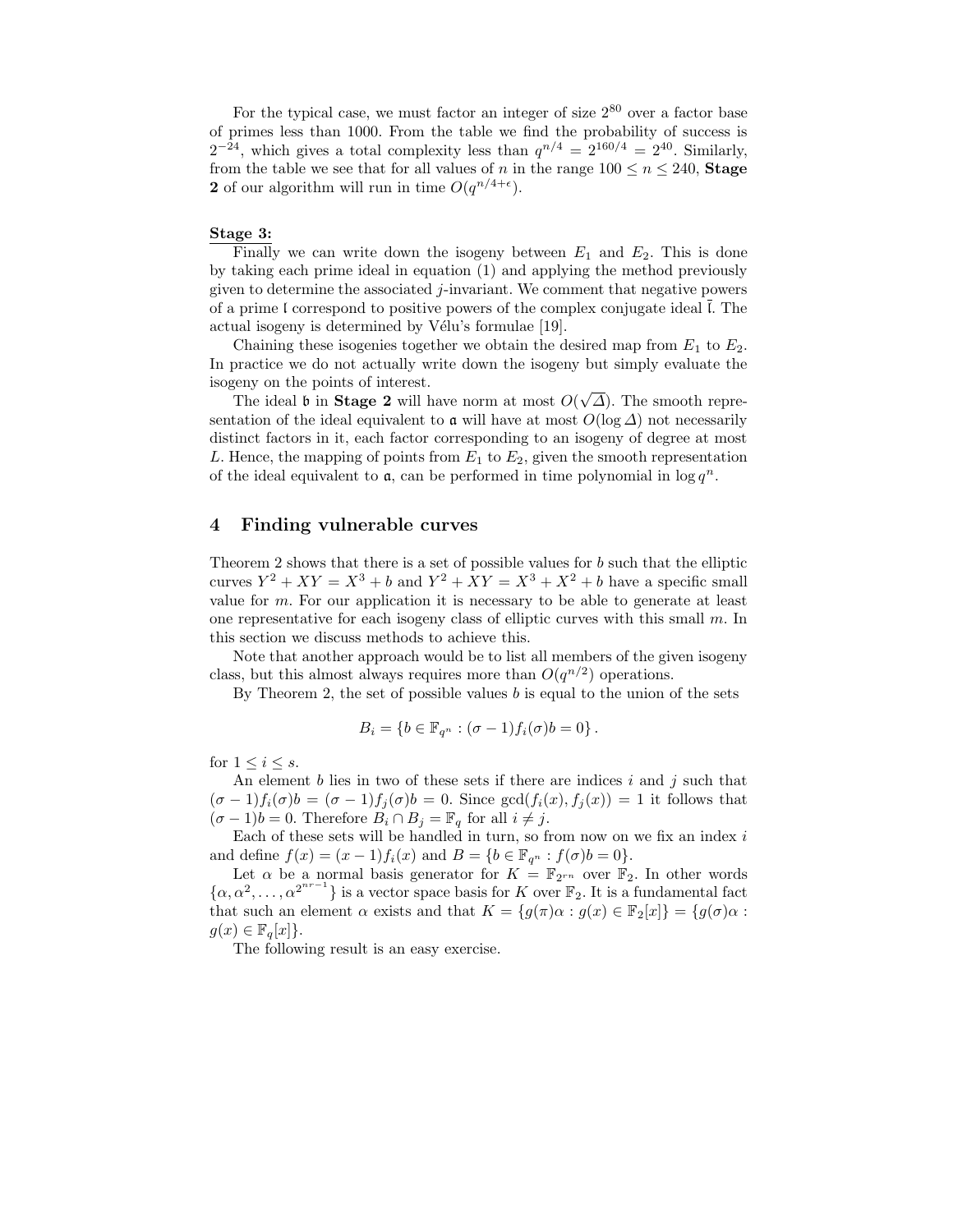**Lemma 1.** Let the notation be as above. Write  $h(x) = (x^n - 1)/f(x)$  and define  $\alpha' = h(\sigma)\alpha$ . Then

$$
B = \{g(\sigma)\alpha' : g(x) \in \mathbb{F}_q[x]\}.
$$
 (2)

Indeed, in the above it is enough to let the  $g(x)$  run over a set of representatives for the quotient ring  $\mathbb{F}_q[x]/(f(x))$  (i.e., over all elements of  $\mathbb{F}_q[x]$  of degree less than  $deg(f(x))$ .

Lemma 1 gives an efficient algorithm to compute representatives for each set B which has running time  $O(\#B)$ . Clearly  $\#B = q^{\deg(f(x))}$ .

By taking the union of these sets we obtain all the values for  $b$  which we require. In the notation of Theorem 2 we have s values for i and deg( $f_i(x)$ ) = t, therefore  $#B_i = q^{t+1}$  for each index i and, since the intersection of any two  $B_i$ has size q it follows that  $\#(\cup_i B_i) = qs(q^t - 1) + q$  as claimed in Theorem 2.

In the appendix we describe a more efficient search strategy to find whether there are any isogenous curves with a small value of m. The refined method is designed to give at least one representative for each isogeny class. The full list of candidates has size  $sq^{t+1}/(nr)$  and the complexity of generating this list is  $O(sq^{t+1}/(nr))$  operations in K.

# 5 Implications

We stress that for curves over large prime fields the techniques of Weil restriction do not apply, and for curves over fields of the form  $\mathbb{F}_{2^p}$ , where p is prime, Menezes and Qu [15] showed that for curves of cryptographic interest the GHS attack does not apply. Hence, for the rest of this section we will concentrate on the case where  $K = \mathbb{F}_{q^n}$  where  $q = 2^r$  is a non-trivial power of two and n is a prime such that  $5 \leq n \leq 43$ .

Theorem 2 states that an upper bound on the number of isomorphism classes with the smallest non-trivial value of m is given roughly by  $2sq^{t+1}$ . Hence the probability that a random curve is vulnerable to the GHS attack is roughly  $sd^{t+1-n}$ .

We now consider the number of isogeny classes which contain a curve with the smallest non-trivial value of  $m$ . The total number of isogeny classes of curves is around  $2q^{n/2}$ , due to the Hasse-Weil bounds and the fact that we are in characteristic two. We make the heuristic assumption that the elliptic curves with small  $m$  distribute over the isogeny classes similar to arbitrary elliptic curves. Note that the 2-power Frobenius preserves the value of  $m$ . We make the heuristic assumption that this is the only isogeny with this property. Hence, the number of non-isomorphic curves with the smallest non-trivial value of  $m$  (up to 2-power Frobenius action) is

$$
\frac{2sq^{t+1}}{nr}.
$$

Thus we deduce that the probability that a random elliptic curve over  $K$  lies in an isogeny class which contains a curve with the smallest non-trivial value of  $m$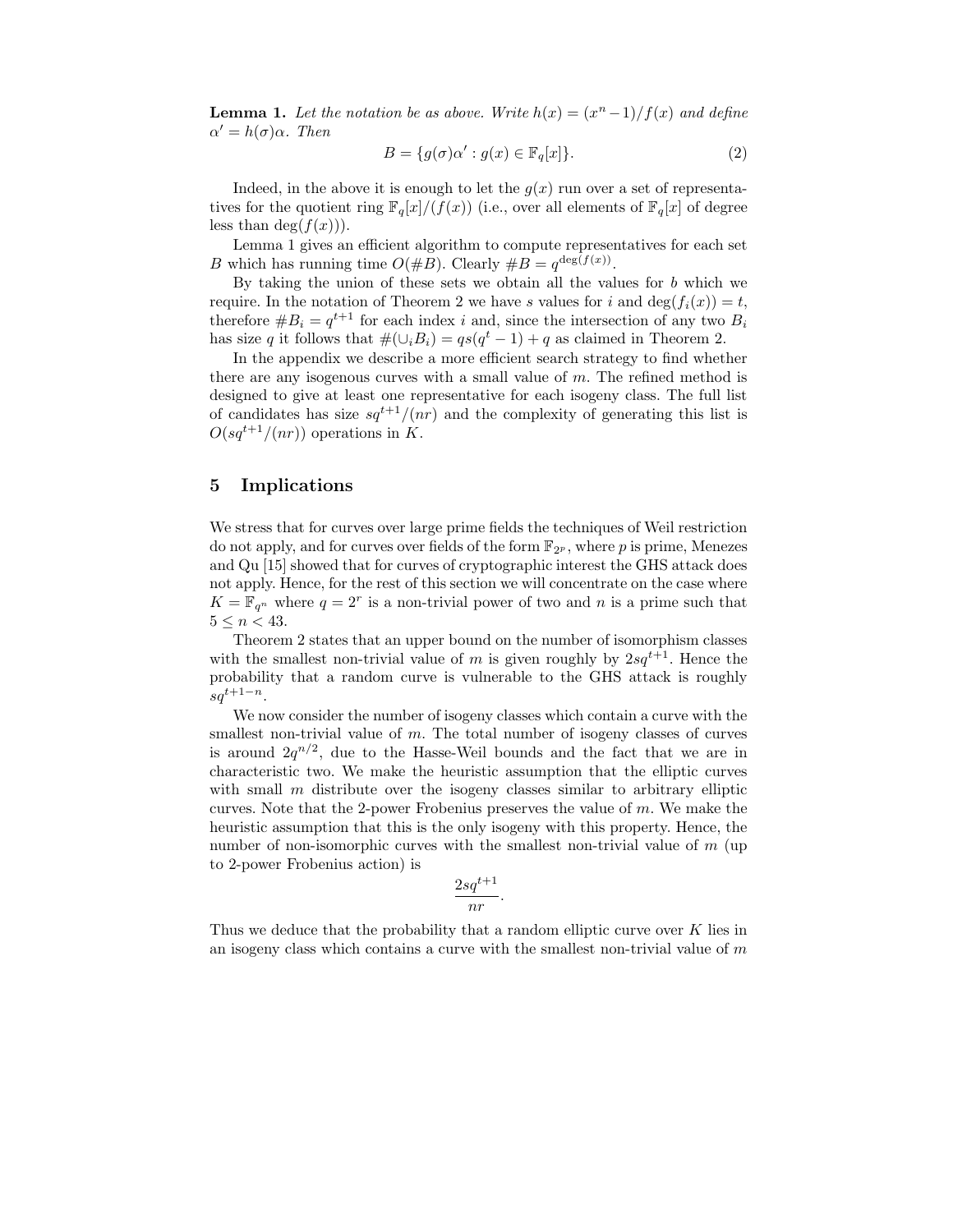is approximated by  $p = \min(1, \mathfrak{p})$  where

$$
\mathfrak{p}=\frac{sq^{t+1-n/2}}{nr}.
$$

We now consider some special cases of small prime n. Recall that  $st = n - 1$ . For the cases with  $s = 1$  the GHS attack does not reduce the problem to one which is significantly easier. Our extension is not interesting in that case.

When  $s = 2$  we obtain an interesting case. The original GHS method applies to a random curve with probability about  $2/q^{(n-1)/2}$  in this case. The extended approach should apply with probability about  $2q^{1/2}/(nr)$  which is larger than one when n is fixed and  $q \to \infty$ . In other words, we should eventually be able to consider all curves using the new method.

However, our method is not feasible in this case since the (reduced) set B of Theorem 2 and the end of section 4 has size  $2q^{(n+1)/2}/(nr)$  and so the cost of finding all the curves with small  $m$  is greater than the Pollard methods for solving the original ECDLP.

The only prime value of n with  $s \geq 3$  in the range  $5 \leq n < 43$  is  $n = 31$  where  $s = 6$  and  $t = 5$ . This is particularly interesting given that the field  $\mathbb{F}_{2^{155}}$  is used for an elliptic curve group in the IPSEC set of protocols for key agreement. See [1] for a description of the curve used and [18] for a previous analysis of this curve using the GHS attack with  $n = 5$ .

When  $n = 31$  the proportion of all curves which succumb to the basic GHS attack is approximately  $6q^{-25}$ . For the extended attack, assuming the values of  $m$  are distributed evenly over the isogeny classes, the proportion of all vulnerable curves is approximately

$$
\frac{6q^{-9.5}}{31r}.
$$

The complexity of the extended method is as follows. Given an elliptic curve E with N points we search all the curves which have small  $m$  (using the method of the Appendix) until we find one with  $N$  points (this is checked by exponentiating a random point). This search takes less than  $6q^{6}/(31r)$  steps. If such a curve is found then construct an isogeny using Section 3 in  $O(q^{7.75+\epsilon})$  operations in most cases. For  $r = 5$  we obtain a total of about  $O(2^{26} + 2^{39})$  operations. Jacobson, Menezes and Stein [11] stated that solving the discrete logarithm problem on the hyperelliptic curve is feasible for curves of cryptographic interest when  $m = t + 1 = 6$  and  $r = 5$ . The total complexity is expected to be dominated by  $O(2^{39})$ , which is quite feasible.

For the IPSEC curve over  $\mathbb{F}_{2^{155}}$  this means there is roughly a  $2^{-52}$  chance that the curve can be attacked using the extended GHS attack, as opposed to  $2^{-122}$  for the standard GHS attack. Using the methods in Section 4 we searched all isogeny classes to see if there was a curve with  $m = 6$  which was isogenous to the IPSEC curve. This search took 31 days on a 500 Mhz Pentium III using the Magma package. Not surprisingly we did not find an isogenous curve and so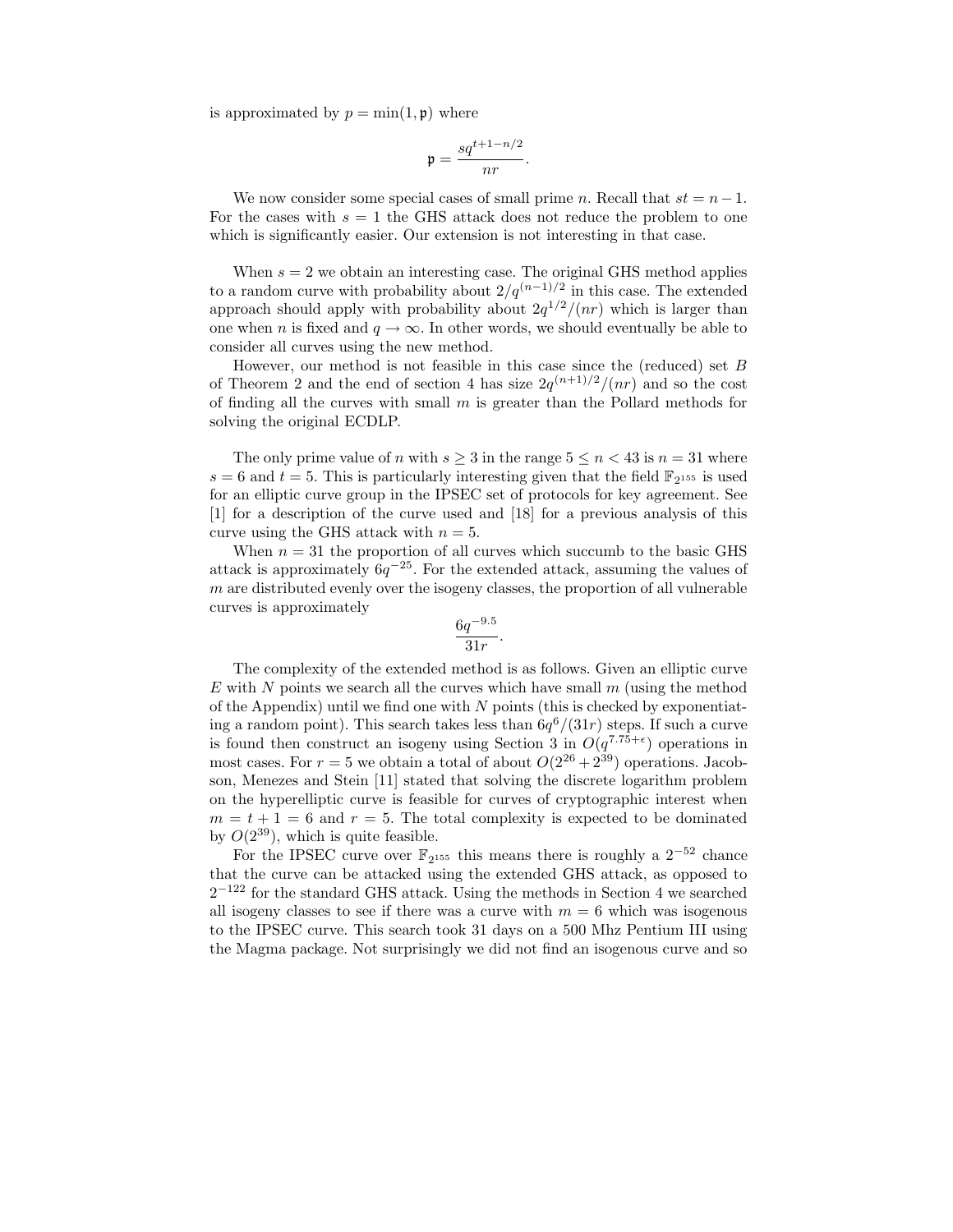we can conclude that the IPSEC curve is not susceptible to the extended GHS attack. This shows that further research into Weil descent is required before it can be shown that all elliptic curves over composite extension fields are weak.

We comment that for most small primes  $n \geq 43$  with  $s \geq 3$  the value of t is so large that the GHS method is not effective, except for the well-known case of  $n = 127$  which has  $t = 7$  (the next smallest values are  $n = 73$  with  $t = 9$  and  $n = 89$  with  $t = 11$ ). If we consider elliptic curves over  $\mathbb{F}_{q^{127}}$  then the extended GHS method applies with probability roughly  $18q^{-55.5}/(127r)$  compared with probability  $18q^{-119}$  for the usual GHS attack.

We briefly mention one possible extension of the ideas of this paper. Given an ECDLP in  $E(\mathbb{F}_{q^n})$  one could enlarge the field to  $\mathbb{F}_{q^{nl}}$  for a small value of l. One could then perform the GHS attack with respect to the extension  $\mathbb{F}_{q^{nl}}/\mathbb{F}_q$ and the number of curves with small  $m$  might be increased. The drawback of this approach is that the final discrete logarithm problem which must be solved has grown in size. We expect that this approach would not be useful in practice.

Finally we comment on the possibility of using Weil descent and isogenies to construct a trapdoor for the ECDLP. Suppose  $E/\mathbb{F}_{q^n}$  is vulnerable to the GHS attack and suppose one has an isogeny  $\phi: E' \to E$  such that  $E'$  is not vulnerable to the GHS attack. Then one could publish  $E'$  and yet solve the ECDLP using the trapdoor  $\phi$ .

The methods of this paper allow an attacker to find  $\phi$  whenever the (reduced) set B of Theorem 2 is small enough. Since B has size  $sq^{t+1}/(nr)$  it follows that t should be large for the trapdoor discrete logarithm scheme. On the other hand, to solve the DLP using the GHS attack it is necessary that t be small.

The most suitable case seems to be  $n = 7$ . The set B has size  $O(q^4)$  while the GHS attack reduces to a DLP on a genus 8 curve (and Gaudry's algorithm requires  $O(q^{2+\epsilon})$  operations). However, these parameters do not appear to result in a truly practical system.

#### 6 Acknowledgement

The authors thank Pierrick Gaudry for useful conversations. The authors also thank Edlyn Teske, Alfred Menezes, Michael Müller and Kim Nguyen for comments.

### References

- 1. IETF. The Oakley Key Determination Protocol. IETF RFC 2412, Nov 1998.
- 2. D.J. Bernstein. Bounds on  $\Psi(x, y)$ . http://cr.yp.to/psibound.html.
- 3. I.F. Blake, G. Seroussi and N.P. Smart. Elliptic Curves in Cryptography. Cambridge University Press, 1999.
- 4. H. Cohen, A course in computational number theory. Springer GTM 138 1993.
- 5. J.-M. Couveignes. Computing l-isogenies using the p-torsion. Algorithmic Number Theory Symposium- ANTS II, Springer-Verlag LNCS 1122, 59–65, 1996.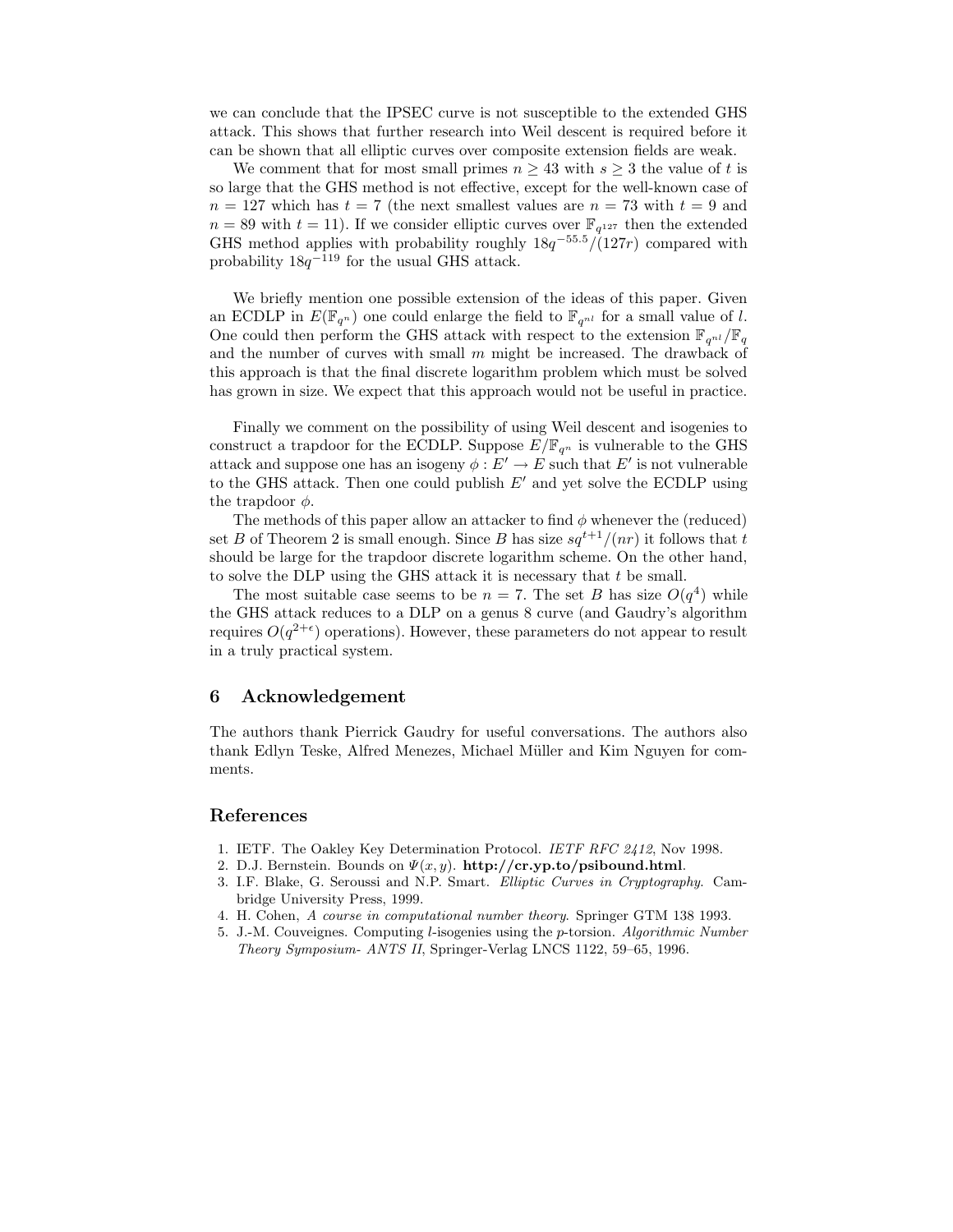- 6. G. Frey. How to disguise an elliptic curve. Talk at ECC' 98, Waterloo.
- 7. G. Frey and H. Rück. A remark concerning m-divisibility and the discrete logarithm in the divisor class group of curves. Math. Comp., 62, 865–874, 1994.
- 8. S.D. Galbraith. Constructing isogenies between elliptic curves over finite fields. LMS J. Comput. Math., 2, 118–138, 1999.
- 9. S.D. Galbraith and N.P. Smart. A Cryptographic application of Weil descent. Codes and Cryptography, Springer-Verlag LNCS 1746, 191–200, 1999.
- 10. P. Gaudry, F. Hess and N.P. Smart. Constructive and destructive facets of Weil descent on elliptic curves. J. Cryptology, 15, 19–46, 2002.
- 11. M. Jacobson, A. Menezes and A. Stein. Solving elliptic curve discrete logarithm problems using Weil descent. J. Ramanujan Math. Soc., 16, No. 3, 231–260, 2001.
- 12. D. Kohel. Endormorphism rings of elliptic curves over finite fields. Phd Thesis, Berkeley, 1996.
- 13. R. Lercier. Computing isogenies in  $\mathbb{F}_{2^n}$ . Algorithmic Number Theory Symposium-ANTS II, Springer-Verlag LNCS 1122, 197–212, 1996.
- 14. A. Menezes, T. Okamoto and S. Vanstone. Reducing elliptic curve logarithms to logarithms in finite fields. IEEE Trans. on Infor. Th., 39, 1639–1646, 1993.
- 15. A. Menezes and M. Qu. Analysis of the Weil descent attack of Gaudry, Hess and Smart. Topics in Cryptology - CT-RSA 2001, Springer-Verlag LNCS 2020, 308–318, 2001.
- 16. S. Pohlig and M. Hellman. An improved algorithm for computing logarithms over  $GF(p)$  and its cryptographic significance. IEEE Trans. on Infor. Th., 24, 106–110, 1978.
- 17. J. Pollard. Monte Carlo methods for index computations mod p. Math. Comp., 32, 918–924, 1978.
- 18. N.P. Smart. How secure are elliptic curves over composite extension fields? EU-ROCRYPT '01, Springer-Verlag LNCS 2045, 30–39, 2001.
- 19. J. Vélu. Isogénies entre courbes elliptiques. Comptes Rendus l'Acad. Sci. Paris, Ser. A, **273**, 238-241 1971.

### Appendix : A more refined search strategy

Recall that the goal is to produce a representative of each isogeny class of elliptic curves with small values for  $m$ . Since  $r$  and  $n$  are odd we may assume that all elliptic curves have the form  $E: y^2 + xy = x^3 + ax^2 + b$  with  $a \in \{0, 1\}$ . If E is an elliptic curve which has a small value for m then  $E^{\pi}$  :  $y^2 + xy = x^3 + ax^2 + \pi(b)$ is an isogenous elliptic curve. Since  $f(\sigma)\pi b = \pi f(\sigma)b = 0$  it follows that  $E^{\pi}$ necessarily has the same small value for m. Rather than listing all  $b \in B$  it would be better to find a set  $B' \subset B$  such that  $B = {\pi^{j}(b) : b \in B', 1 \leq j \leq rn}$ .

From Lemma 1 we have  $B = \{g(\sigma)\alpha' : g(x) \in \mathbb{F}_q[x]\}$ . We want to work in terms of  $\pi$  rather than  $\sigma = \pi^r$ . An analogous argument to that used to prove Lemma 1 gives

$$
B = \{g(\pi)\alpha' : g(x) \in \mathbb{F}_2[x]\}.
$$
\n(3)

In this case the polynomials  $g(x) \in \mathbb{F}_2[x]$  may be taken to have degree less than  $deg(f(x^r))$ . Given any two elements  $b_j = g_j(\pi) \alpha'$  for  $j \in \{1,2\}$  and any two elements  $c_j \in \mathbb{F}_2$  we clearly have  $c_1b_1 + c_2b_2 = (c_1g_1 + c_2g_2)(\pi)\alpha' \in B$ . It is easy to show that B is a module over  $\mathbb{F}_2[\pi]$  and that the following result holds.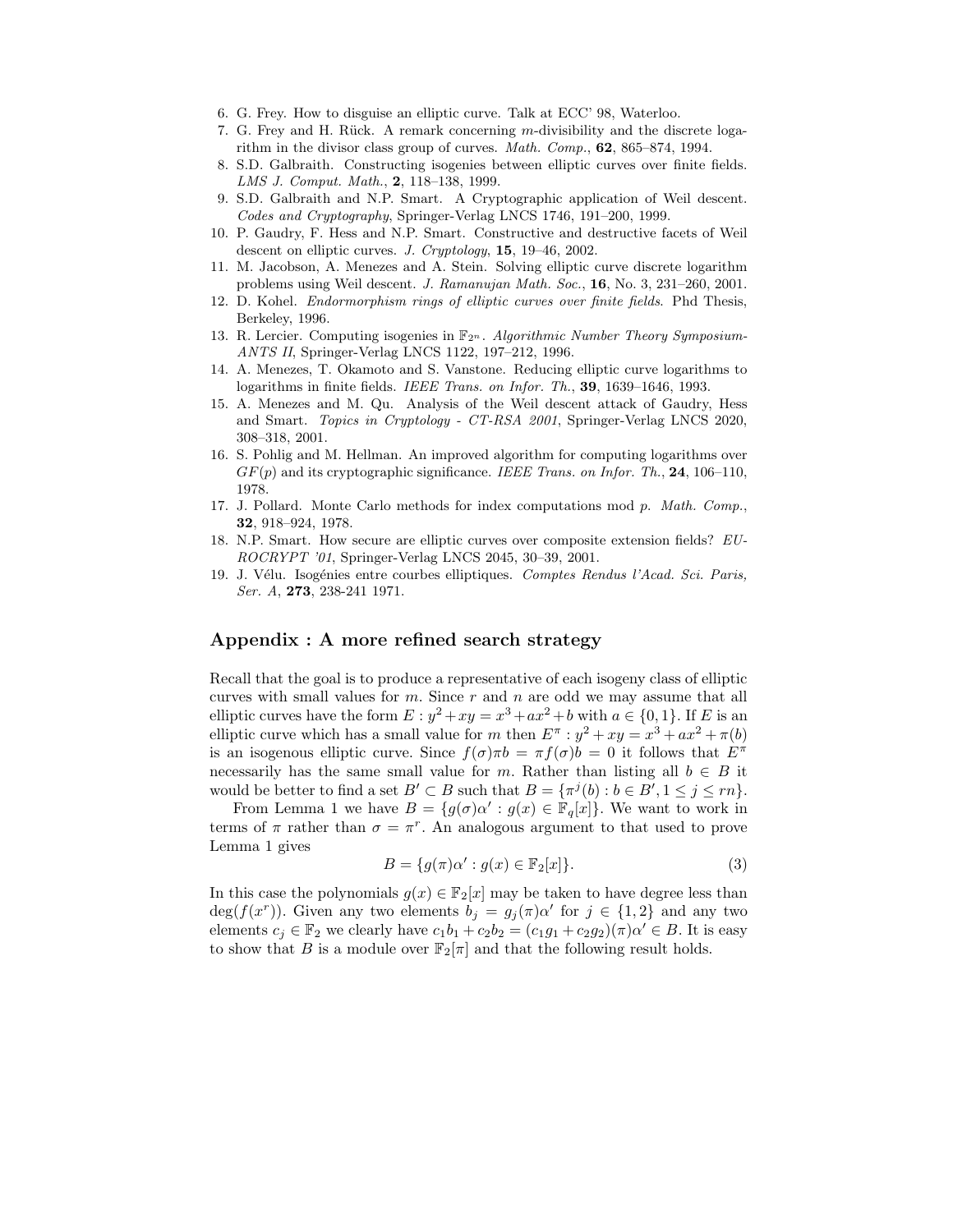Lemma 2. Let notation be as above. There is an isomorphism of rings from  $\mathbb{F}_2[\pi]$  to  $\mathbb{F}_2[x]$  and there is a corresponding isomorphism of modules from the  $\mathbb{F}_2[\pi]$ -module B to the  $\mathbb{F}_2[x]$ -module  $\mathbb{F}_2[x]/(f(x^r))$ . An isomorphism is given by

$$
g(\pi)\alpha' \longmapsto g(x).
$$

Consider the factorisation  $f(x^r) = \prod_{j=1}^{l} f_j(x)$  into irreducibles. The polynomials  $f_j(x)$  are all distinct since  $x^{rn} - 1$  has no repeated roots (when r and n are both odd then  $gcd(x^{rn} - 1, rnx^{rn-1}) = 1)$ . The Chinese remainder theorem for polynomials implies that we have the following isomorphism of  $\mathbb{F}_2[x]$ -modules

$$
\mathbb{F}_2[x]/(f(x^r)) \cong \bigoplus_{j=1}^l \mathbb{F}_2[x]/(f_j(x)).\tag{4}
$$

The terms on the right hand side are finite fields  $K_j = \mathbb{F}_2[x]/(f_j(x)).$ 

Combining Lemma 2 and equation (4) we see that the  $\mathbb{F}_2[\pi]$ -module B is isomorphic to the  $\mathbb{F}_2[x]$ -module  $(\bigoplus_i K_i)$ . We need to understand the action of  $\pi$ on elements of B, and this corresponds to multiplication of elements of  $(\bigoplus_i K_i)$ by  $x$ .

Hence, write  $N_j$  for the normal subgroup of  $K_j^*$  generated by x, so that  $x(gN_j) = gN_j$  for any  $g \in K_j^*$ . It follows that the cosets of  $K_j^*/N_j$  give representatives for the x-orbits of elements of  $K_j^*$  (the zero element of  $K_j$  must be handled separately). We write  $c_j = [K_j^* : N_j]$  for the index (i.e., the number of distinct cosets). Let  $\zeta_j$  be a generator for the cyclic group  $K_j^*$ , then  $N_j = \langle \zeta_j^{c_j} \rangle$ (i.e.,  $x = \zeta_j^{dc_j}$  for some d which depends on  $\zeta_j$ ).

However, it is not possible to study the fields  $K_j$  individually. Instead, we have to consider the product  $\bigoplus_j K_j$  and have to consider that the action of x on this product is multiplication by  $x$  on every coordinate.

The following result gives an explicit set of representatives for  $(\bigoplus_i K_i)/\langle x \rangle$ . This is essentially achieved by forming a diagonalisation (under the action of x) of the set  $\oplus_i K_i$ .

Lemma 3. The set

$$
\{g_1 \oplus \cdots \oplus g_{a-1} \oplus \zeta_a^b : 1 \le a \le l, 0 \le b < c_a, g_j \in K_j\} \cup \{0\}
$$

is a set of representatives for  $(\bigoplus_i K_i)/\langle x \rangle$ .

*Proof.* The result follows from two facts. First, every element of  $\bigoplus_i K_i$  is of the given form if we disregard the condition  $0 \leq b < c_a$ . Second, x acts as

$$
x^{i}(g_1 \oplus \cdots \oplus g_{a-1} \oplus \zeta_a^b) = x^{i}(g_1) \oplus \cdots \oplus x^{i}(g_{a-1}) \oplus x^{i}(\zeta_a^b),
$$

and  $x^{i}(\zeta_{a}^{b}) = \zeta_{a}^{b+ide_{a}}$ .  $\square$ 

This set of representatives can be easily mapped to B as follows. For any  $g_1 \oplus \cdots \oplus g_l$  we can represent each  $g_j \in K_j = \mathbb{F}_2[x]/(f_j(x))$  as a polynomial